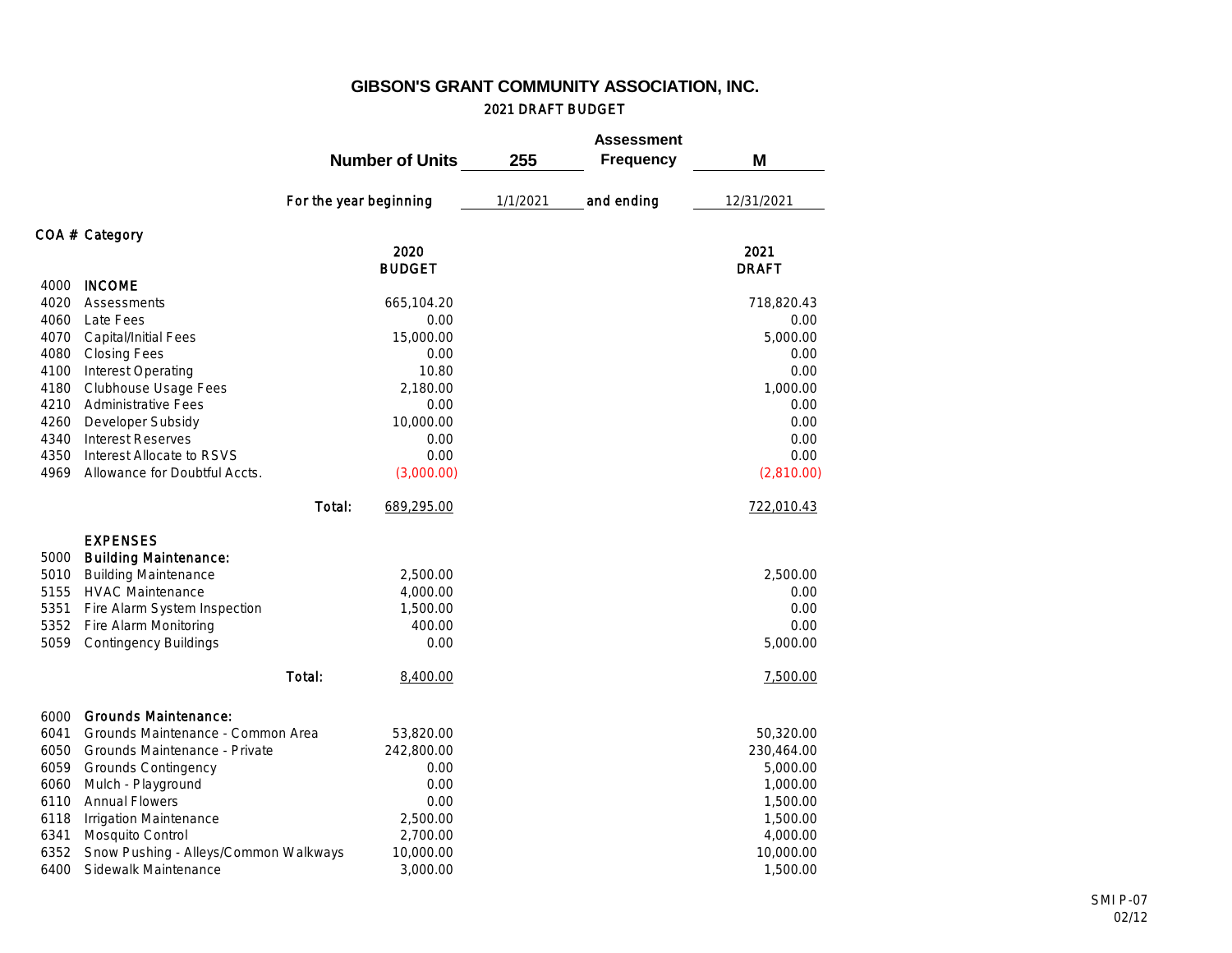|      |                                  | Total: | 314,820.00 | 305,284.00 |
|------|----------------------------------|--------|------------|------------|
| 6700 | Environmental:                   |        |            |            |
| 6710 | <b>Holding Pond Maintenance</b>  |        | 35,000.00  | 30,000.00  |
| 6711 | Nature Preserve - CBEC           |        | 15,000.00  | 15,000.00  |
| 6712 | Contingency - Environmental      |        | 0.00       | 10,000.00  |
|      |                                  |        |            |            |
|      |                                  | Total: | 50,000.00  | 55,000.00  |
| 7000 | Common Area Expense:             |        |            |            |
| 7040 | <b>Contracted Pool Service</b>   |        | 34,000.00  | 34,500.00  |
| 7060 | Pool - Supplies                  |        | 750.00     | 750.00     |
| 7070 | Pool & Clubhouse - Heating (Gas) |        | 1,800.00   | 1,200.00   |
| 7080 | Pool - Equipment                 |        | 2,000.00   | 1,000.00   |
| 7084 | Pool - Miscellaneaous            |        | 1,500.00   | 1,500.00   |
| 7161 | Clubhouse - Janitorial           |        | 8,500.00   | 8,500.00   |
| 7162 | Clubhouse - Supplies             |        | 550.00     | 550.00     |
| 7201 | Clubhouse - Maintenance          |        | 3,000.00   | 3,000.00   |
| 7203 | Alarm Monitoring/Inspection      |        | 0.00       | 1,910.00   |
| 7280 | Clubhouse - Exterminating        |        | 500.00     | 500.00     |
| 7310 | Clubhouse - TV/Internet          |        | 3,500.00   | 3,000.00   |
| 7341 | Clubhouse HVAC                   |        | 0.00       | 4,000.00   |
| 7600 | Clubhouse - Exercise Equipment   |        | 1,500.00   | 1,500.00   |
| 7639 | Clubhouse - Security System      |        | 2,500.00   | 2,500.00   |
|      |                                  | Total: | 60,100.00  | 64,410.00  |
| 7900 | Utilities:                       |        |            |            |
| 7910 | Electric                         |        | 28,000.00  | 28,000.00  |
| 7920 | Water & Sewer                    |        | 6,000.00   | 7,500.00   |
| 7930 | Telephone                        |        | 1,700.00   | 2,000.00   |
| 7940 | Trash Removal                    |        | 65,300.00  | 67,320.00  |
| 7980 | <b>Contingency Utilities</b>     |        | 0.00       | 1,500.00   |
|      |                                  | Total: | 101,000.00 | 106,320.00 |
|      |                                  |        |            |            |
| 8000 | Administrative & Management:     |        |            |            |
| 8020 | Management Fee                   |        | 43,380.00  | 45,900.00  |
| 8040 | Postage                          |        | 900.00     | 900.00     |
| 8060 | Copies/Printing/Supplies         |        | 4,000.00   | 3,500.00   |
| 8061 | Website                          |        | 300.00     | 300.00     |
| 8080 | <b>CPA Services</b>              |        | 1,700.00   | 1,700.00   |
| 8083 | Professional - Reserve Study     |        | 0.00       | 0.00       |
| 8100 | Legal Expense                    |        | 5,000.00   | 5,000.00   |
| 8106 | Legal Expense - Collections      |        | 0.00       | 0.00       |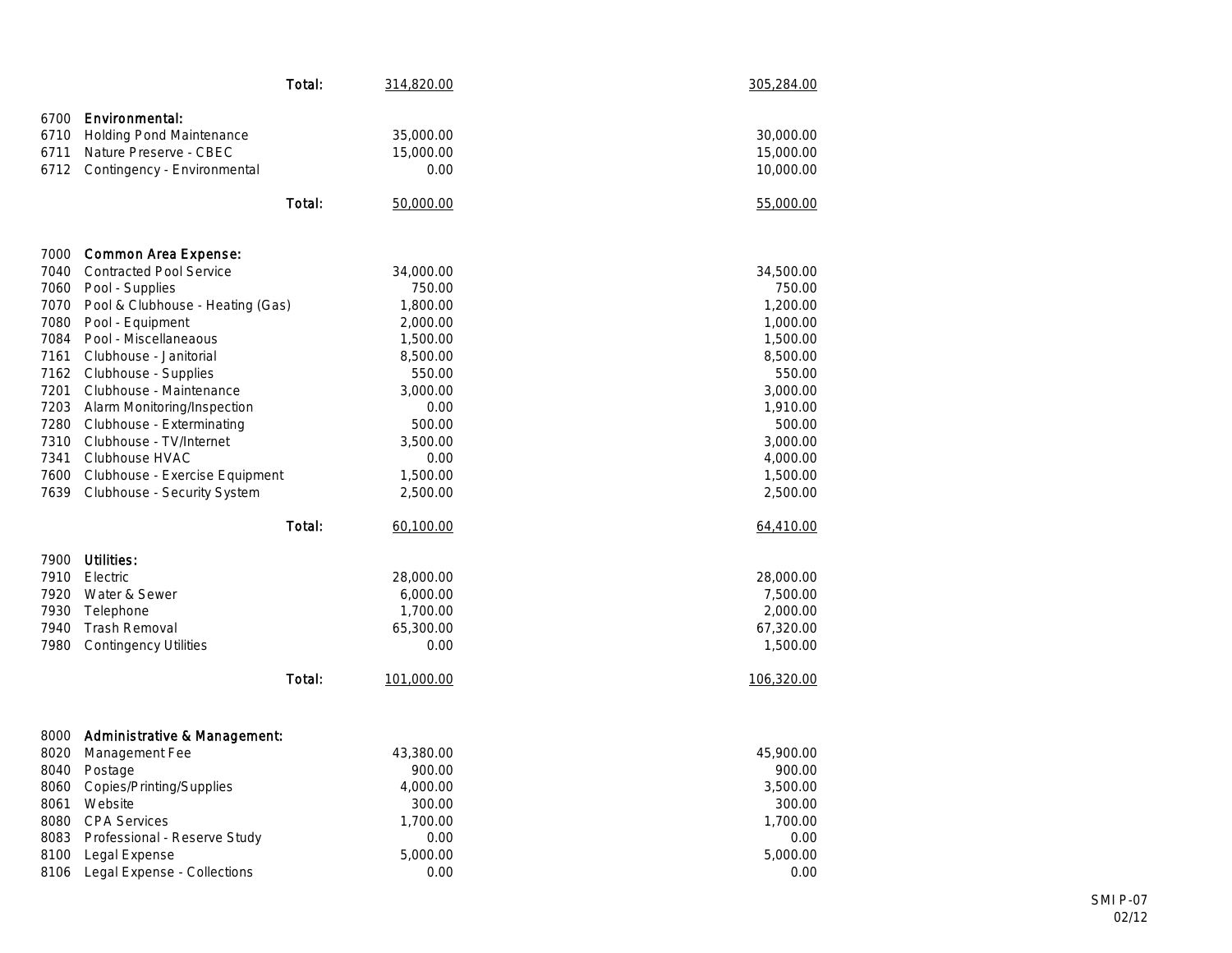| 8120<br>8125<br>8310<br>8321<br>8327<br>8343<br>8340<br>8390                      | Insurance<br><b>Fidelity Bond</b><br><b>Closing Fees</b><br>Social Committee<br>Insurance Deductible<br>Reserve Reimbursement<br><b>Contingency Miscellaneous</b><br>Annual Corporate Report |                                                    |                                        | 9,750.00<br>410.00<br>0.00<br>1,500.00<br>1,000.00<br>0.00<br>0.00<br>35.00                                              |                            |                                              | 9,750.00<br>410.00<br>0.00<br>1,500.00<br>0.00<br>10,000.00<br>5,000.00<br>35.00               |
|-----------------------------------------------------------------------------------|----------------------------------------------------------------------------------------------------------------------------------------------------------------------------------------------|----------------------------------------------------|----------------------------------------|--------------------------------------------------------------------------------------------------------------------------|----------------------------|----------------------------------------------|------------------------------------------------------------------------------------------------|
|                                                                                   |                                                                                                                                                                                              |                                                    | Total:                                 | 67,975.00                                                                                                                |                            |                                              | 83,995.00                                                                                      |
|                                                                                   | TOTAL OPERATING EXPENSES:                                                                                                                                                                    |                                                    |                                        | 602,295.00                                                                                                               |                            |                                              | 622,509.00                                                                                     |
| 9000<br>9106<br>9150<br>9171<br>9173<br>9190 Pool<br>9201<br>9230<br>9268<br>9280 | Reserves:<br>Common Area<br>Roadways<br>Pooled Reserves<br>Other Structures<br>Storm Water Management<br>Lighting<br>9267 Entrance Monuments<br>Nature Preserve - CBEC<br>Clubhouse          |                                                    |                                        | 15,000.00<br>12,000.00<br>21,000.00<br>5,000.00<br>5,000.00<br>5,000.00<br>3,300.00<br>3,950.00<br>1,750.00<br>15,000.00 |                            |                                              | 0.00<br>12,000.00<br>80,750.00<br>0.00<br>0.00<br>5,000.00<br>0.00<br>0.00<br>1,750.00<br>0.00 |
|                                                                                   |                                                                                                                                                                                              |                                                    | Total:                                 | 87,000.00                                                                                                                |                            |                                              | 99,500.00                                                                                      |
| 9980                                                                              |                                                                                                                                                                                              | <b>TOTAL EXPENSES:</b>                             |                                        | 689,295.00                                                                                                               |                            |                                              | 722,009.00                                                                                     |
| 9990                                                                              |                                                                                                                                                                                              | NET SURPLUS (Deficit)                              |                                        | 0.00                                                                                                                     |                            |                                              | 1.43                                                                                           |
|                                                                                   | <b>ASSESSMENTS</b>                                                                                                                                                                           |                                                    | <b>Budget</b>                          | 2020                                                                                                                     |                            |                                              |                                                                                                |
|                                                                                   |                                                                                                                                                                                              | <b>DuPlex</b><br>Single Family<br>Town             |                                        | 188.86<br>235.01<br>211.28                                                                                               |                            |                                              |                                                                                                |
|                                                                                   | <b>ASSESSMENTS</b>                                                                                                                                                                           |                                                    | <b>Budget</b>                          | 2021                                                                                                                     | % Increase                 |                                              |                                                                                                |
|                                                                                   |                                                                                                                                                                                              |                                                    | $#$ of Lots                            |                                                                                                                          |                            |                                              |                                                                                                |
|                                                                                   |                                                                                                                                                                                              | <b>DuPlex</b><br>Single Family<br>Town<br>Lot Only | 16<br>223<br>16<br>$\mathsf{O}\xspace$ | 197.09<br>240.63<br>192.93<br>50.00                                                                                      | 4.36%<br>2.39%<br>$-8.69%$ | 37,841.88<br>643,936.51<br>37,042.04<br>0.00 |                                                                                                |
|                                                                                   | <b>TOTAL LOTS BILLED</b>                                                                                                                                                                     |                                                    | 255                                    |                                                                                                                          |                            | 718,820.43                                   |                                                                                                |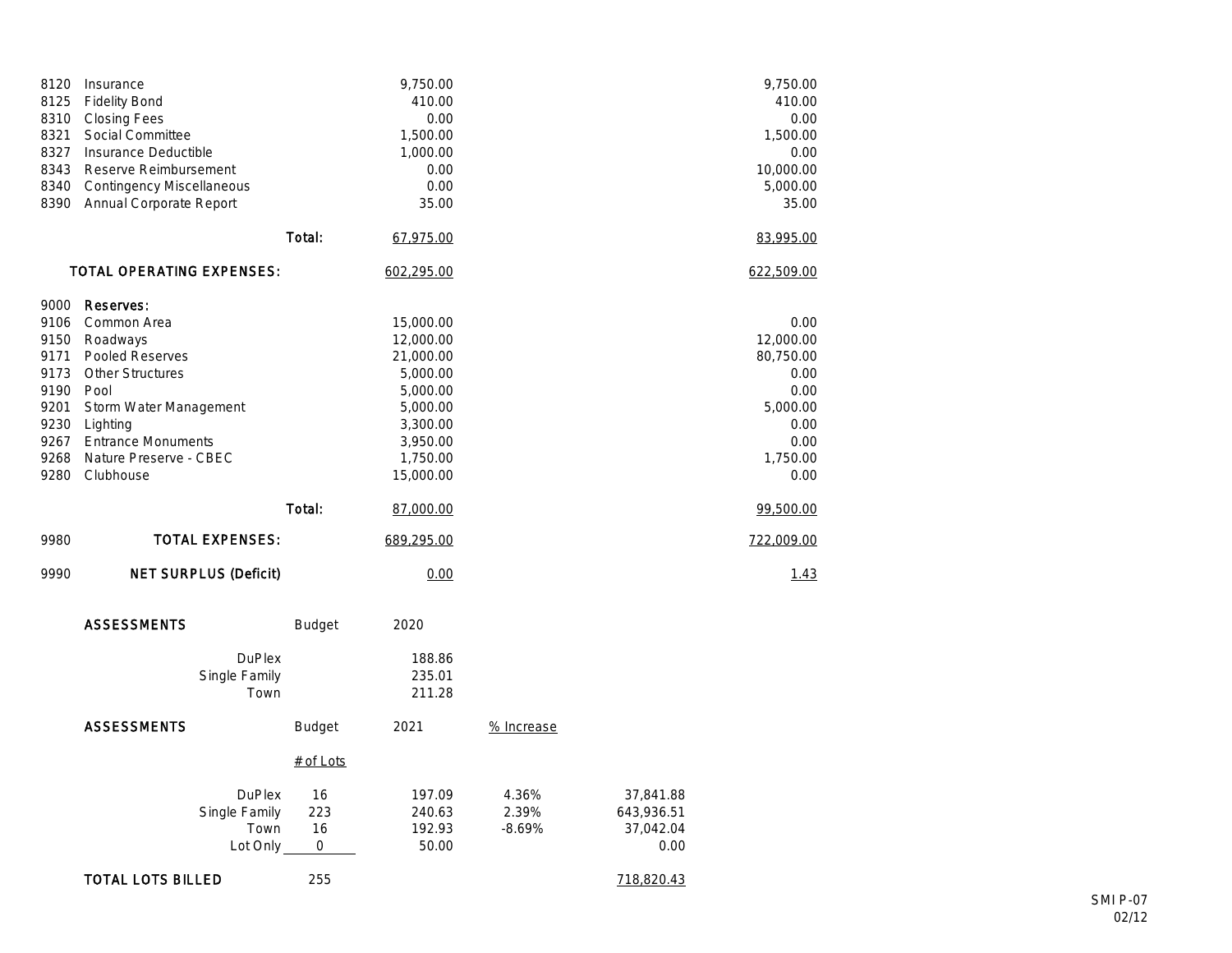### 2021 CHART OF ACCOUNTS (COA) DESCRIPTION - aka BASIS AND ASSUMPTIONS **GIBSON'S GRANT COMMUNITY ASSOCIATION INC**

### COA # Category

| 4000 | INCOME:                                          |                                                                                                                                                                                                                                                                                                                                                                                                                                                                                                                                                                                                                                                                                                    |
|------|--------------------------------------------------|----------------------------------------------------------------------------------------------------------------------------------------------------------------------------------------------------------------------------------------------------------------------------------------------------------------------------------------------------------------------------------------------------------------------------------------------------------------------------------------------------------------------------------------------------------------------------------------------------------------------------------------------------------------------------------------------------|
|      | 4020 Assessments                                 | Total of all maintenance fees for all units. Based on a total of 255 estimated settled lots beginning January 1st.                                                                                                                                                                                                                                                                                                                                                                                                                                                                                                                                                                                 |
| 4060 | Late Charges                                     | Charges assessed to a unit with delinquent maintenance fees.                                                                                                                                                                                                                                                                                                                                                                                                                                                                                                                                                                                                                                       |
| 4070 | Capital/Initial Fees                             | Monies collected from new buyer at settlement to fund reserves. Includes the \$750 Builder Capital contribution for each<br>sale as required by the Covenants.                                                                                                                                                                                                                                                                                                                                                                                                                                                                                                                                     |
| 4100 | Interest Operating                               | Interest earned on operating funds.                                                                                                                                                                                                                                                                                                                                                                                                                                                                                                                                                                                                                                                                |
| 4180 | Clubhouse Usage Fees                             | Revenue collected for facility rentals.                                                                                                                                                                                                                                                                                                                                                                                                                                                                                                                                                                                                                                                            |
| 4196 | Keys - Clubhouse                                 | Revenue collected for replacement clubhouse access cards.                                                                                                                                                                                                                                                                                                                                                                                                                                                                                                                                                                                                                                          |
| 4260 | Developer Subsidy                                | Elm St. has indicated they will no longer fund the HOA. Will continue to pay prorated share of ponds 4A & 4B.                                                                                                                                                                                                                                                                                                                                                                                                                                                                                                                                                                                      |
| 4340 | <b>Interest Reserves</b>                         | Total of all reserve income. Interest received is allocated to the various reserve accounts<br>based upon the percentage of funds in each specific reserve account.                                                                                                                                                                                                                                                                                                                                                                                                                                                                                                                                |
| 4350 | Interest Allocate                                | This entry reflects the reserve interest being taken out of the operating account to be used<br>to additionally fund the reserves.                                                                                                                                                                                                                                                                                                                                                                                                                                                                                                                                                                 |
| 4969 |                                                  | Allowance for Doubtful Accounts Referred to as a contra-account, this COA creates an estimate of assessments which may be uncollectable due to bankruptcy<br>or foreclosure. A companion entry in the amount of 1/12 of the COA budget will be made on the balance sheet monthly. This<br>acts as a reduction to the earned income reflected in the 4000 series. It is not an actual expense but a method to account for<br>income reported that may not be collected. Any actual bad debt write-offs throughout the year will reduce the balance sheet entry.<br>The Association's auditor may instruct G/L to adjust this entry (increase or decrease) as part of the year-end auditing process. |
| 5000 | <b>EXPENSES:</b><br><b>Building Maintenance:</b> |                                                                                                                                                                                                                                                                                                                                                                                                                                                                                                                                                                                                                                                                                                    |
| 5010 | <b>Building Maintenance</b>                      | Funds for miscellaneous building repairs for all common area structures.                                                                                                                                                                                                                                                                                                                                                                                                                                                                                                                                                                                                                           |
| 5059 | <b>Contingency Buildings</b>                     | Funds for unexpected building expenses. IE. Pergola, Pavilions, etc.                                                                                                                                                                                                                                                                                                                                                                                                                                                                                                                                                                                                                               |
| 5111 | <b>Gutter Cleaning</b>                           | Removed from budget.                                                                                                                                                                                                                                                                                                                                                                                                                                                                                                                                                                                                                                                                               |
|      | 5155 HVAC Maintenance                            | Reallocated to clubhouse category.                                                                                                                                                                                                                                                                                                                                                                                                                                                                                                                                                                                                                                                                 |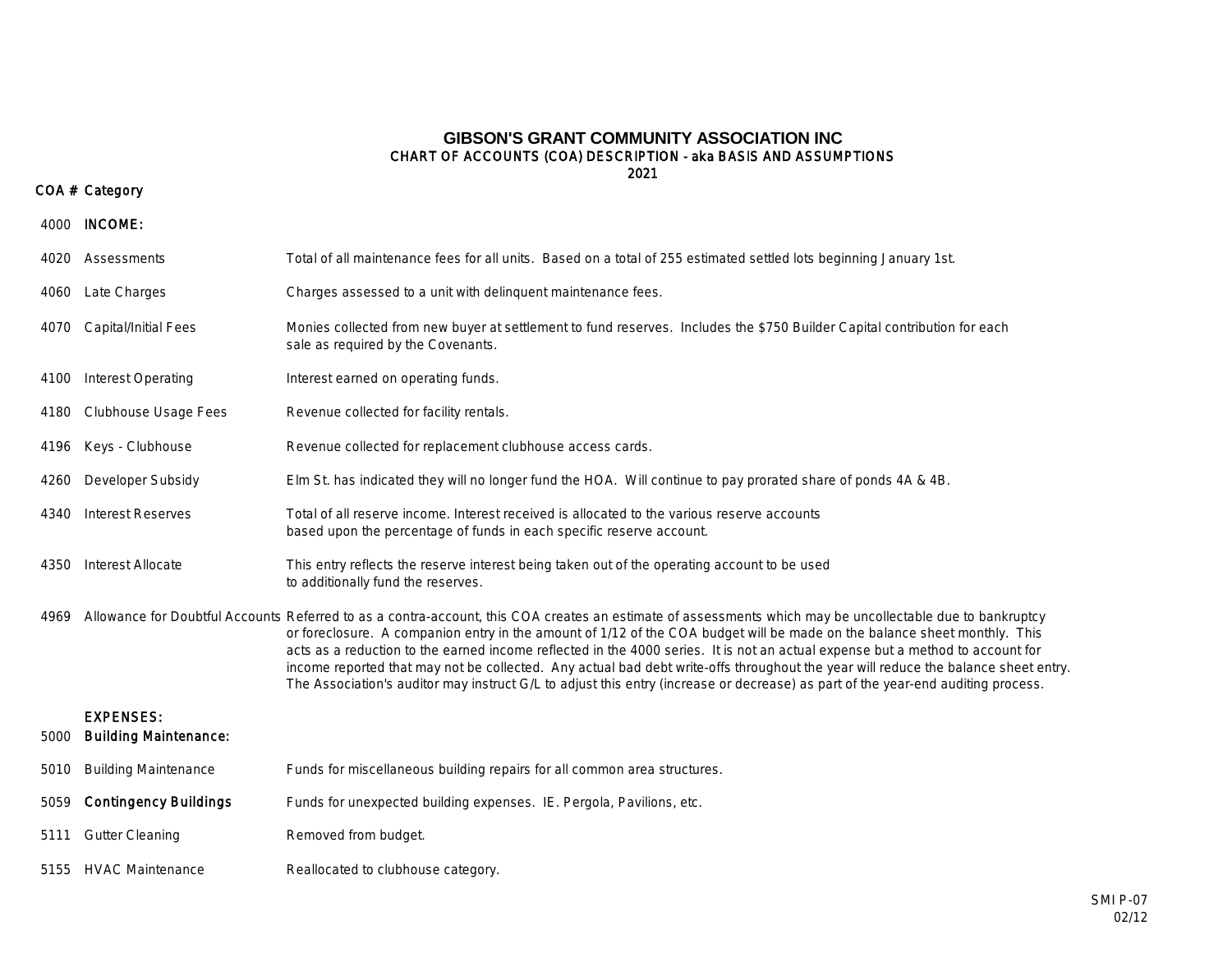Fire Alarm System Inspection Relocated to Clubhouse category.

5352 Fire Alarm Monitoring Relocated to Clubhouse category.

#### Grounds Maintenance:

Grounds Maintenance -

- Common Current contract is with Chester River Landscaping. Contract renewed for 3 years. This is for common area maintenance only. Contract expires in 2023 but rate is held at \$50,320.
- Grounds Maintenance. Private Current contract is with Chester River Landscaping. Contract has renewed for three years. For private lot maintenance. Contract price is firm until 2023 at \$230,464.00.
- Holding Pond Maintenance COA has been relocated to Environtmental.
- Annual Flowers Funds to plant seasonal flowers in common area for beautification.
- Irrigation Maintenance Funds to make minor repairs to the common area irrigation system.
- Mosquito Control Contract with QAC for mosquito treatment. Based on amount on 255 lots at \$15.68 per lot.
- Snow Pushing Alley/Common Walkways Funds to be used for common area walkway snow removal and alleys.
- 6400 Sidewalk Maintenance Allocation to repair sinking or damaged sidewalks in common areas only.
- Contracted Pool Service One year contract with Anchor Aquatics. 2021 proposed contract amount of \$34,500.
- 7060 Pool Supplies Any items related to the operation of the pool. I.E. toilet paper, trash bags.
- Pool & Clubhouse Heating (Gas) Gas supply to heat pool, bathhouse, clubhouse water and heat.
- Pool Equipment Repair/replacement of any pool equipment associated with the operation of the pool.
- Pool Miscellaneaous Miscellaneaous line item for unexpected pool expenses.
- Clubhouse Janitorial Cleaning of clubhouse/pool bathrooms during the season. Service is 1 day per week.
- 7162 Clubhouse Supplies Toilet paper, trashbags, wipes, etc. for exercise room.
- Clubhouse Maintenance Miscellaneous repairs to the interior of the clubhouse.
- Alarm Monitoring/Inspection One year contract with Blazeguard to conduct clubhouse fire system testing/inspection. Total contract amount of \$1500.00. Any repairs to system will be billed on T&M. Includes security system monitoring as well for \$410.
- Clubhouse Exterminating Contract for pest control for clubhouse. Treats minor pests such as ants & mice.
- Clubhouse TV DirecTV service for 4 tv's in the clubhouse that services main room and workout room.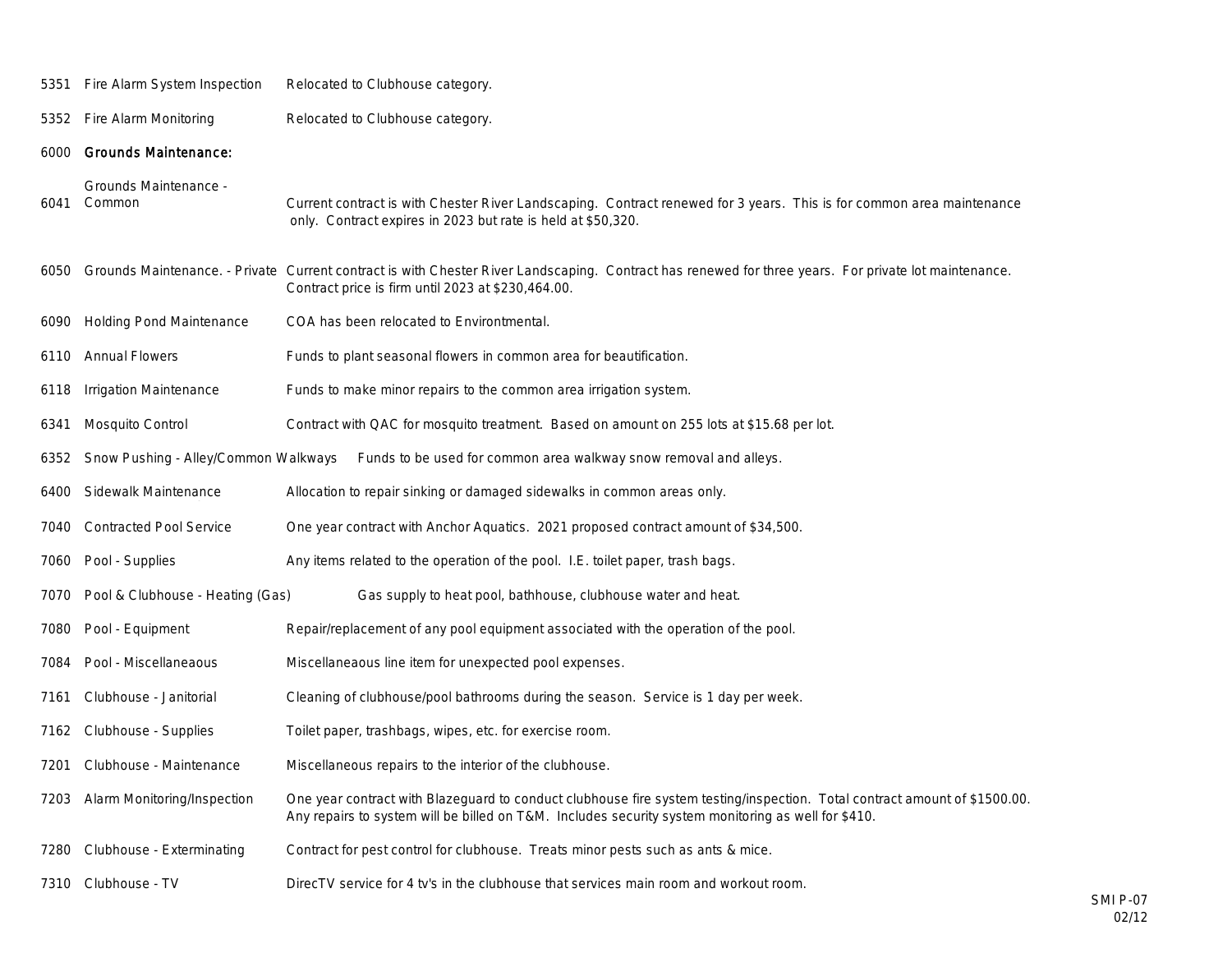| 7341 | Clubhouse HVAC                   | HVAC contract with Coastal and small funding for repairs.                                                                                                    |
|------|----------------------------------|--------------------------------------------------------------------------------------------------------------------------------------------------------------|
|      | 7600 Clubhouse - Exercise Equip. | Equipment service contract for \$900 p/y. Remaining funds to be used for minor repairs.                                                                      |
| 7639 | Clubhouse - Security System      | Maintenance of securtiy and fire system for the clubhouse. Contract with Bay Country Security.                                                               |
| 7900 | Utilities:<br>7910 Electric      | Common area electric costs. Street lights, clubhouse, pool, etc.                                                                                             |
|      | 7920 Water & Sewer               | Water & sewer costs for clubhouse and grounds for irrigation.                                                                                                |
|      | 7930 Telephone                   | Verizon phone service for 5 lines. Pool 911 phone and two fire/two security system lines.                                                                    |
|      | 7940 Trash Removal               | Bates Trucking currently under contract. \$19.00 per unit per month to include recycling.                                                                    |
| 7980 | <b>Contingency Utilities</b>     | To cover any deficits related to any utility category.                                                                                                       |
| 8000 | Administration/Management:       |                                                                                                                                                              |
| 8020 | Management Fee                   | The Management Contract with Sentry Management to pay bills, prepare financial reports,<br>Based uon \$15 per door per month at 255 homes.                   |
| 8040 | Postage                          | Cost for postage to mail notices, coupons, late notices and other correspondence to owners.                                                                  |
| 8060 | Printing/Copying                 | Copy and printing expenses for financial reports, meeting notices, correspondence, etc.                                                                      |
| 8080 | <b>CPA Services</b>              | Annual Audit performed by an independant CPA. Proposal from Strauss & Associates.<br>Amount of \$1700 is to conduct the 2020 audit review and tax filing.    |
|      | 8100 Legal                       | Legal services for rule enforcement and collections. Michael S. Neall is the current attorney.                                                               |
|      | 8120 Insurance                   | The insurance policy expires in June and has been renewed with the existing carrier.<br>Insurance is with Nationwide. Agent is the Whitten Insurance Agency. |
| 8125 | <b>Fidelity Bond</b>             | Insurance coverage to protect association funds. Current coverage with Nationwide.                                                                           |
| 8321 | Social Committee                 | Monies for social events that the community may hold for the residents.                                                                                      |
| 8327 | Insurance Deductible             | Contingency line will fund any insurance deductible. COA to be removed.                                                                                      |
| 8340 | Contingency                      | Allocation for unknown expenses not budgeted.                                                                                                                |
| 8390 | Annual Corporate Report          | Required filing of report to State of MD.                                                                                                                    |
| 9000 | Reserves:                        |                                                                                                                                                              |
|      | 9106 Common Area                 | Replacement of any common area items.                                                                                                                        |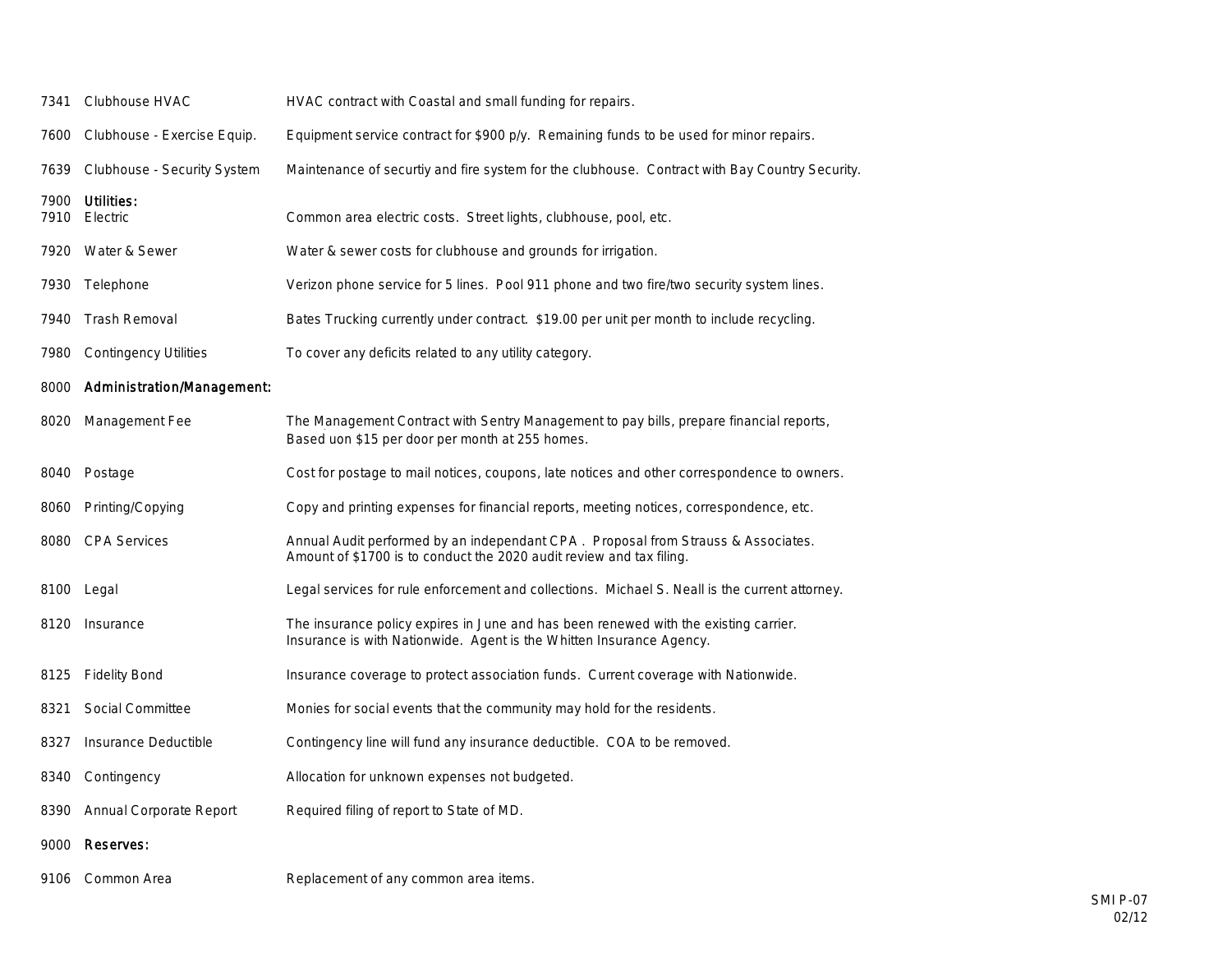| 9150         | Roadways                    | Reserve for replacement of alley's within the community.                                                                                                      |
|--------------|-----------------------------|---------------------------------------------------------------------------------------------------------------------------------------------------------------|
| 9171         | Pool Reserves               | Reserve monies not specified to one specific item which allows flexibility to fund other reserve<br>COA catagories.                                           |
| 9173         | <b>Other Structures</b>     | Replacement of common area structures such as the pavilion and others in the community.                                                                       |
| 9190<br>9201 | Pool<br><b>SWM</b>          | Replacement of any items related to the pool. I.E. pool, furniture & pool equipment.<br>Replacement of any items related to the storm water management ponds. |
| 9230         | Lighting                    | Replacement of any lighting fixtures owned by the community.                                                                                                  |
| 9267         | Entrance Monument           | Replacement of entrance monument and brick features at the main entrance.                                                                                     |
|              | 9268 Nature Preserve - CBEC | Required replacement fund for nature preserve areas.                                                                                                          |
| 9280         | Clubhouse                   | Replacement of any items related to the clubhouse. I.E. roof, furniture, exercise equipment, etc.                                                             |
| 9296         | Capital Fund                | Monies set aside for Capital Improvement Projects. Fund eliminated for 2020 budget.                                                                           |